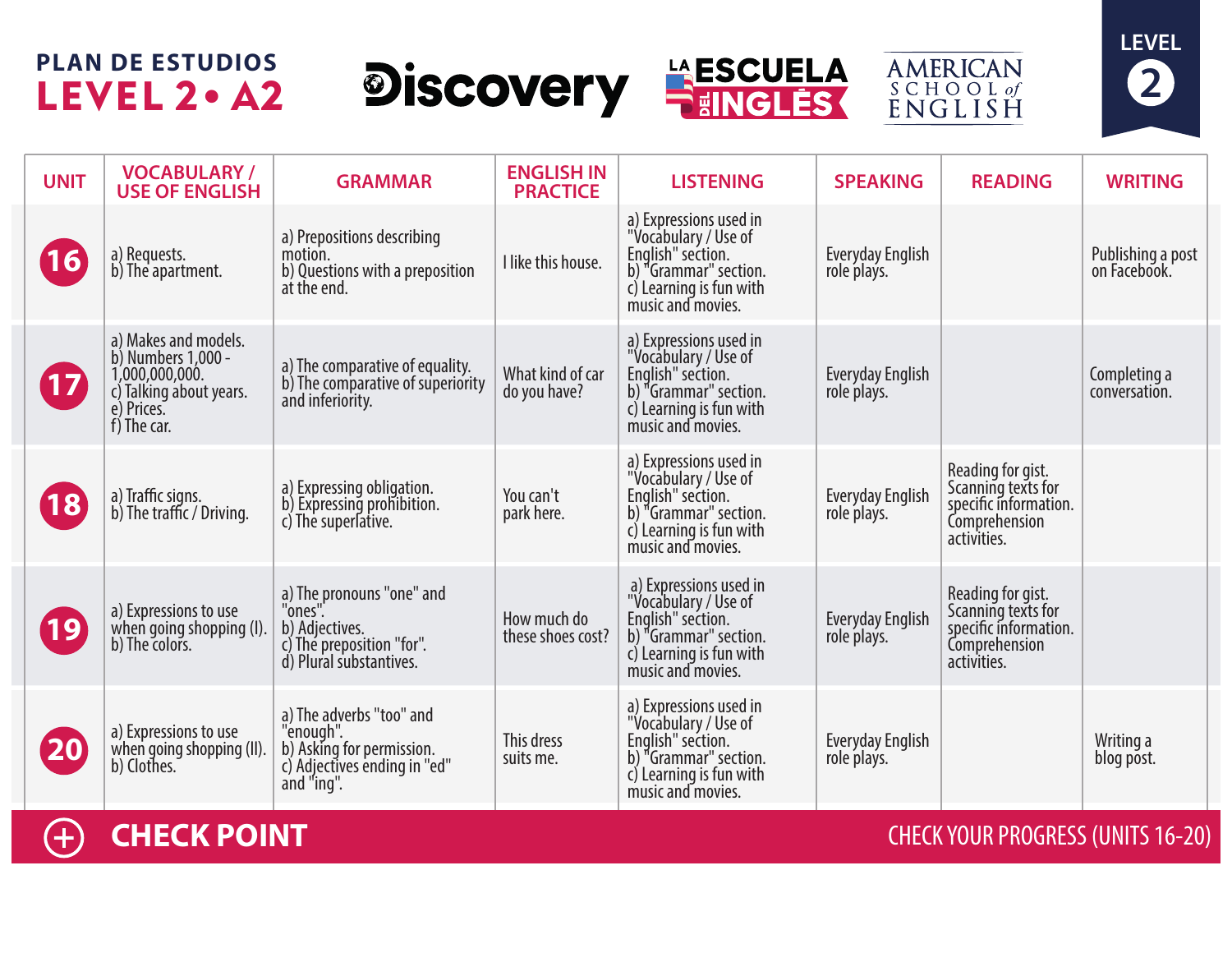## **PLAN DE ESTUDIOS** LEVEL 2 . A2









**11**

**CHECK POINT** CHECK YOUR PROGRESS (UNITS 21-25)